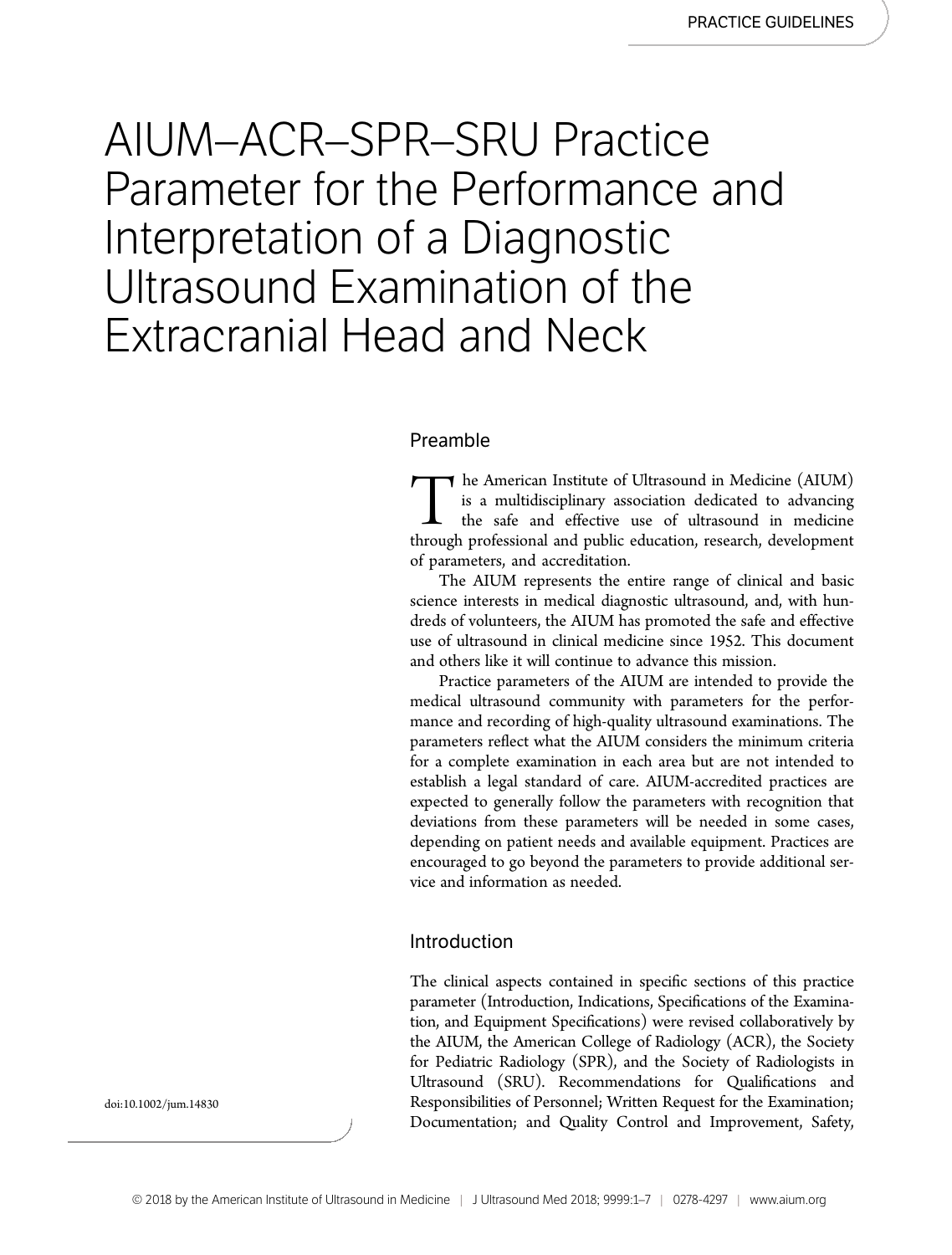Infection Control, and Patient Education vary among the organizations and are addressed by each separately.

This practice parameter is intended to assist practitioners performing ultrasound evaluations of the extracranial head and neck, including evaluation of the thyroid gland, parathyroid glands, parotid glands, submandibular glands, lymph nodes, and adjacent soft tissues. (Sonographic evaluation of the major vasculature of the neck is addressed in a separate practice parameter.) Occasionally, an additional and/or specialized examination with another modality may be necessary. Although it is not possible to detect every abnormality, adherence to the following practice parameters will maximize the probability of detecting most abnormalities that occur in the extracranial head and neck.

## Indications

Indications for a head and neck ultrasound examination include but are not limited to:

- 1. Evaluation of the location and characteristics of palpable neck masses;
- 2. Evaluation of abnormalities detected by other imaging examinations, eg, a thyroid nodule or other neck mass detected on computed tomography, positron emission tomography–computed tomography, magnetic resonance imaging, or other ultrasound examinations (eg, carotid ultrasound $)^{1}$ ;
- 3. Evaluation for causes of relevant laboratory abnormalities, such as abnormalities of thyroid or parathyroid function;
- 4. Evaluation of the presence, size, and location of the thyroid gland<sup>2</sup>;
- 5. Evaluation of patients at high risk for thyroid malignancy;
- 6. Imaging of previously detected thyroid nodules that meet criteria for follow-up imaging<sup>3</sup>;
- 7. Evaluation for regional nodal metastases in patients with proven or suspected thyroid carcinoma prior to thyroidectomy<sup>4</sup>;
- 8. Evaluation for recurrent disease or regional nodal metastases after total or partial thyroidectomy for thyroid carcinoma $^5$ ;
- 9. Evaluation of the thyroid gland for malignancy prior to neck surgery for nonthyroid disease<sup>6</sup>;
- 10. Evaluation of the thyroid gland for malignancy prior to radioiodine ablation of the gland;
- 11. Assessment of the location, number, and size of enlarged parathyroid glands in patients with known or suspected hyperparathyroidism or who have undergone previous parathyroid surgery or ablative therapy with recurrent signs or symptoms of hyperparathyroidism<sup>7,8</sup>;
- 12. Guidance for aspiration or biopsy of thyroid abnormalities or other masses of the neck or for other interventional procedures $9,10$ ;
- 13. Localization of autologous parathyroid gland implants;
- 14. Evaluation of masses of the parotid and submandibular glands $^{11,12}$ ;
- 15. Evaluation of non-neoplastic conditions of the parotid and submandibular glands, including but not limited to sialolithiasis, infection, and autoimmune processes<sup>13–15</sup>;
- 16. Nodal evaluation, including staging, evaluation of the response to therapy, and monitoring after therapy, in select patients with head and neck malignancies, including but not limited to head and neck primary squamous cell carcinoma, primary salivary malignancy, and melanoma16–<sup>18</sup> ;
- 17. Evaluation for supraclavicular nodal metastasis in patients with lung cancer or other infraclavicular primary malignancies at risk for metastasis<sup>19,20</sup>;
- 18. Nodal evaluation in pediatric patients with cervical lymphadenopathy, including but not limited to evaluation for necrosis and abscess formation in the setting of acute lymphadenititis<sup>21,22</sup>;
- 19. Imaging of sonographically accessible vascular anomalies (such as vascular tumors and vascular malformations) of the head and neck<sup>23</sup>; and
- 20. Evaluation of torticollis in neonates and infants<sup>24</sup> or other pediatric conditions, including but not limited to thyroglossal duct cyst, branchial cleft cyst, lymphatic malformation, thymic ectopia/ cyst, hemangioma, primary neck masses, including neurogenic tumors (neuroblastoma, schwannoma, and neurofibroma), rhabdomyosarcoma, leukemia/lymphoma, metastatic disease (rhabdomyosarcoma, neuroblastoma, and thyroid cancer), $^{25}$  and phlebectasia. $^{26}$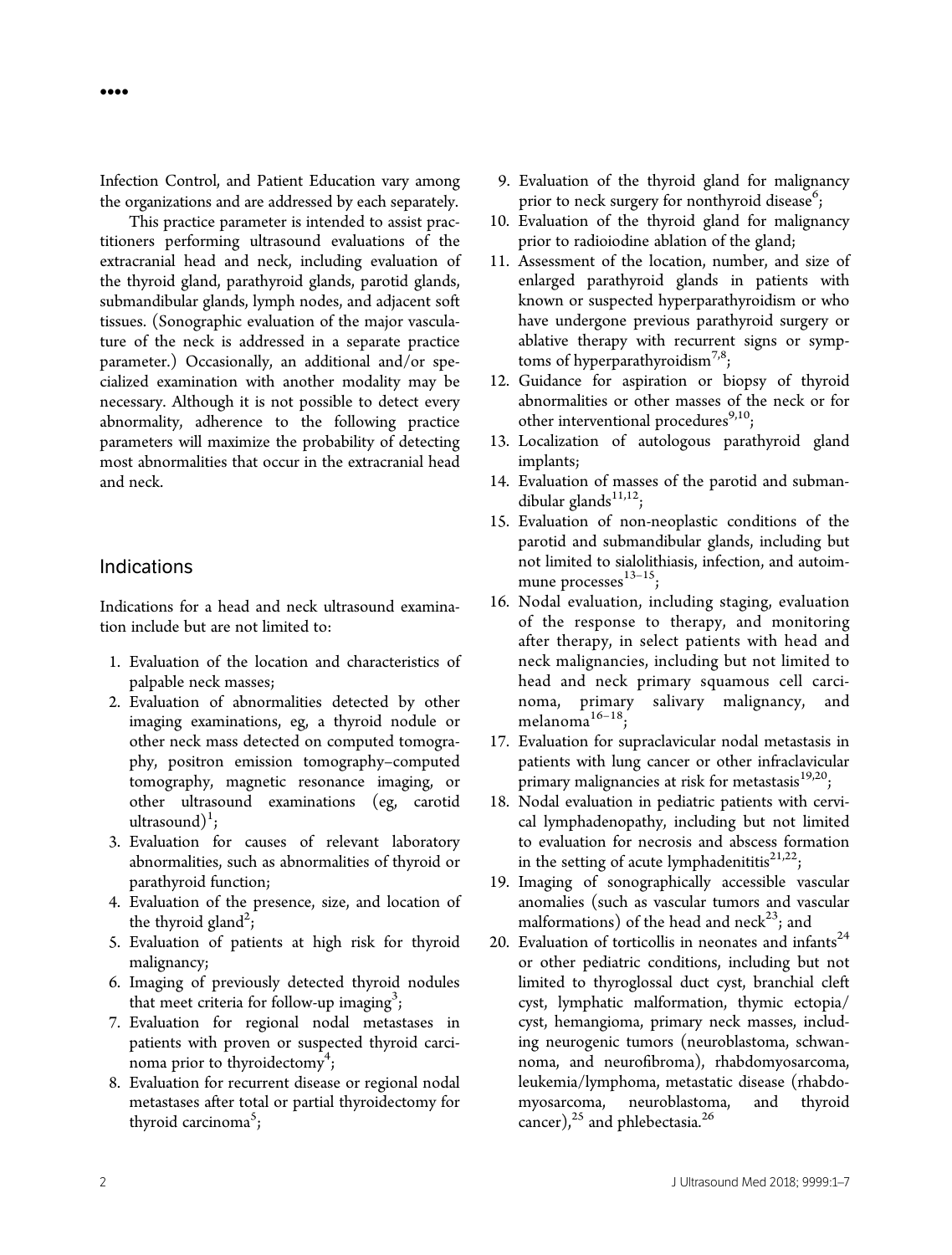# Qualifications and Responsibilities of Personnel

See [www.aium.org](http://www.aium.org) for AIUM Official Statements, including [Standards and Guidelines for the Accreditation](http://www.aium.org/officialStatements/26) [of Ultrasound Practices](http://www.aium.org/officialStatements/26) and relevant Physician Training Guidelines.<sup>27</sup>

# Written Request for the Examination

The written or electronic request for an ultrasound examination should provide sufficient information to allow for the appropriate performance and interpretation of the examination. The request for the examination must be originated by a physician or another appropriately licensed health care provider or under the physician's or provider's direction. The accompanying clinical information should be provided by a physician or other appropriate health care provider familiar with the patient's clinical situation and should be consistent with relevant legal and local health care facility requirements.

# Specifications of the Examination

Ultrasound evaluations of the neck may be comprehensive (including all of the structures described below) or may be problem focused, as appropriate for the patient and clinical scenario.

## Thyroid Evaluation

The examination should be performed with the neck in hyperextension, with as much extension as tolerated by the patient. Upright positioning may be helpful in patients who cannot tolerate neck hyperextension in the supine position. The right and left lobes of the thyroid gland should be imaged in the longitudinal and transverse planes. Recorded images of the thyroid should include transverse images of the superior, mid, and inferior portions of the right and left thyroid lobes; longitudinal images of the medial, mid, and lateral portions of both lobes; and a transverse image of the isthmus. The size of each thyroid lobe should be recorded in 3 dimensions: anteroposterior (AP), transverse, and longitudinal. The thickness

(AP measurement) of the isthmus on the transverse view should be recorded. A Doppler examination can be used to supplement the grayscale evaluation of either diffuse or focal abnormalities of the thyroid. It is often necessary to extend imaging to include the soft tissue above the isthmus for example, to evaluate a possible pyramidal lobe of the thyroid to evaluate congenital abnormalities such as a thyroglossal duct cyst, or to investigate any superior palpable abnormality.

Thyroid abnormalities should be imaged in a way that allows for reporting and documentation of the following:

- 1. The localized or diffuse nature of any thyroid abnormality, including assessment of overall gland vascularity<sup>28,29</sup>; and
- 2. The sonographic features of any focal thyroid abnormality with respect to composition (degree of solid or cystic components), echogenicity, shape, size (in AP, transverse, and longitudinal dimensions), margins (smooth or irregular), presence and type of echogenic foci and/or calcifications (if present), other relevant ultrasound patterns, and extrathyroidal extension of a lesion.9,30 The ACR Thyroid Imaging Reporting and Data System provides a lexicon for describing features of focal thyroid abnormalities with an associated management strategy.<sup>10,31,32</sup>

An examination of relevant neck compartments for adenopathy may be helpful in determining the need for biopsy in the setting of thyroid nodules. A comprehensive evaluation of cervical lymph nodes is needed for patients with known or suspected thyroid cancer for whom surgery is planned. This comprehensive evaluation may occur at the time of the initial thyroid ultrasound examination, at the time of an ultrasound-guided biopsy, or as a separate preoperative ultrasound evaluation. Institutions are encouraged to have consistent practices to ensure that patients receive a comprehensive nodal evaluation when indicated (see section B).

In patients who have undergone complete or partial thyroidectomy, the thyroid bed should be imaged in transverse and longitudinal planes. Any masses or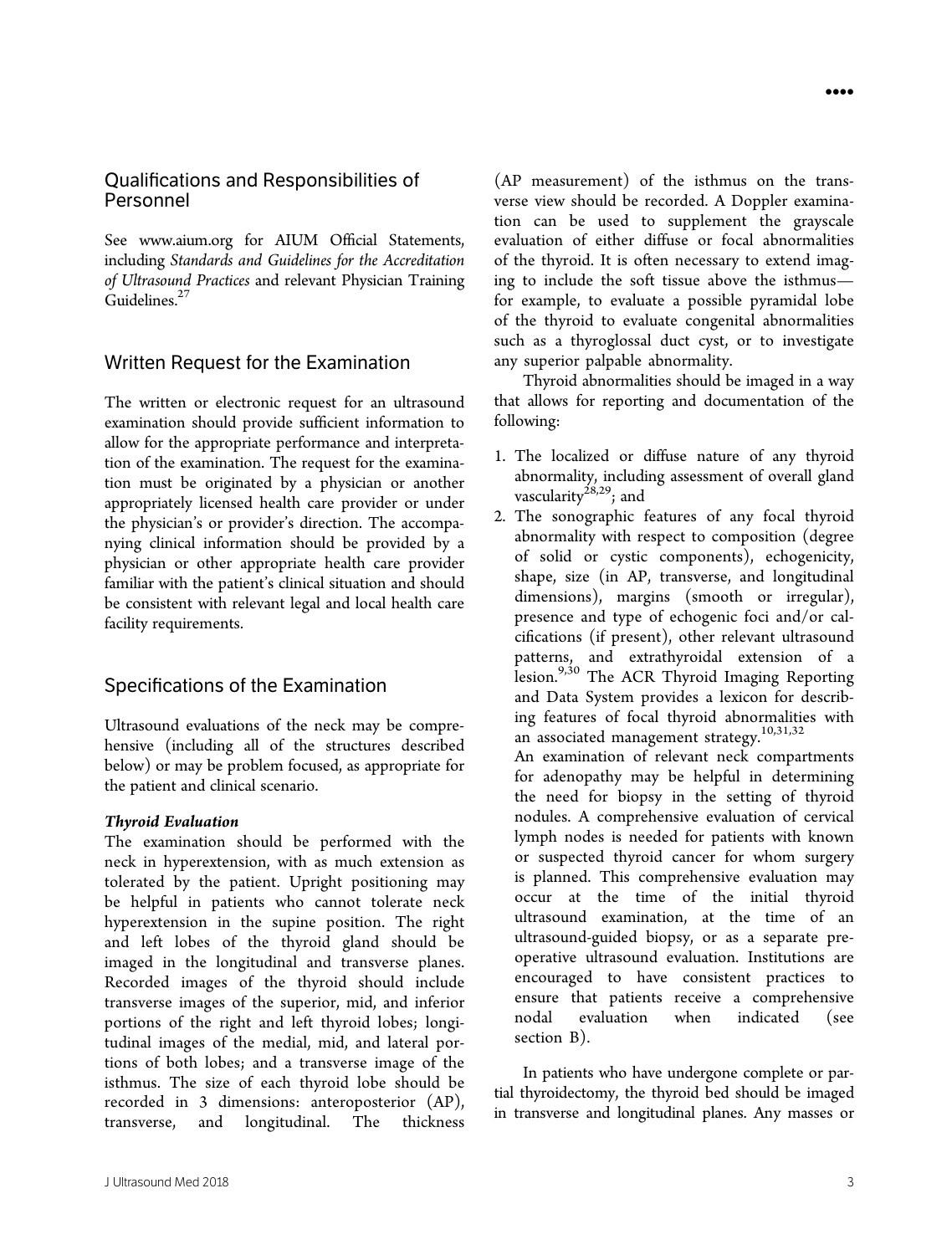cysts in the region of the bed should be measured and reported.

Whenever possible, comparisons should be made with prior sonograms and other appropriate imaging studies.

#### Cervical Lymph Node Evaluation

An ultrasound examination of the cervical lymph nodes may be comprehensive or focused, as appropriate for the patient and clinical scenario. Therefore, the anatomic locations examined and extent of imaging documentation will vary based on the clinical indication. The size and location of any abnormal lymph nodes should be documented, and note should be made of any suspicious features such as calcification, cystic areas, absence of a central hilum, round shape, and abnormal blood flow. <sup>33</sup> The location of the abnormal lymph node should be documented with annotations or enough visual information to describe the location according to the image-based nodal classification system developed by the American Joint Committee on Cancer and the American Academy of Otolaryngology–Head and Neck Surgery or in a fashion that allows the referring clinician to convert the location of abnormal nodes to that system.<sup>34</sup> Node evaluations should be performed at centers with experienced personnel.

In the pediatric population, a cervical lymph node evaluation is often performed as part of the evaluation of acute lymphadenitis. The lymph node size, echo texture, and vascularity should be documented, and note should be made of nodal suppuration or abscess formation $21,22$ 

#### Parathyroid Evaluation

An examination for suspected parathyroid enlargement should include images of the typical parathyroid gland locations, such as posterior to and just inferior to the thyroid gland. An examination of the thyroid and cervical nodes should be considered to evaluate for concomitant thyroid pathology and lateral neck adenopathy, which may be a relative contraindication to minimally invasive parathyroidectomy. One of the important uses of parathyroid ultrasound is to localize parathyroid adenomas in patients with primary hyperparathyroidism and to determine single-gland versus multiglandular enlargement to help guide surgical planning.<sup>7,8,35</sup>

The examination should be performed with the neck hyperextended and should include longitudinal and transverse images from the carotid arteries to the midline bilaterally, extending from the carotid artery bifurcation superiorly to the thoracic inlet inferiorly. As parathyroid glands may be hidden below the clavicles in the lower neck and upper mediastinum and may also be retrotracheal in location, it may be helpful to have the patient swallow during the examination with constant real-time observation. Doppler ultrasound may be helpful. The upper mediastinum may be imaged with an appropriate transducer by angling inferiorly under the sternum from the sternal notch. Rarely, parathyroid adenomas may also be intrathyroidal. Although the normal parathyroid glands are usually not visualized using available sonographic technology, enlarged parathyroid glands may be visualized. When parathyroid abnormalities are visualized, their location, size, and number should be documented, and measurements should be made in 3 dimensions. The relationship of any visualized parathyroid gland $(s)$  with the thyroid gland should be documented, if applicable.<sup>6,36</sup>

Whenever possible, comparisons should be made with other appropriate imaging studies.

#### Parotid and Submandibular Evaluation

An ultrasound evaluation of the major salivary glands may be comprehensive or focused, as appropriate for the patient and clinical scenario. The parotid and submandibular glands are evaluated in 2 planes, although anatomic limitations due to the mandible and external ear often require oblique planes. A lower-frequency transducer may be helpful to visualize the deep aspects of the parotid gland. Doppler ultrasound may be added, when appropriate, for the evaluation of diffuse or focal abnormalities. Measurements of the parotid and submandibular glands can be performed when appropriate, such as evaluation of autoimmune disease or gland asymmetry. Salivary ductal dilatation and calculi should be reported. When possible, a dilated salivary gland duct should be traced to the level of obstruction. The description of focal abnormalities within the salivary glands should include the size in 3 dimensions as previously described, margins, echogenicity, composition, and internal blood flow. Abnormal-appearing intraparotid lymph nodes should be reported. $3<sup>3</sup>$ 

#### Ultrasound Guidance of Head and Neck Procedures

Ultrasound guidance may be used for aspiration and/or biopsy of thyroid/parathyroid/salivary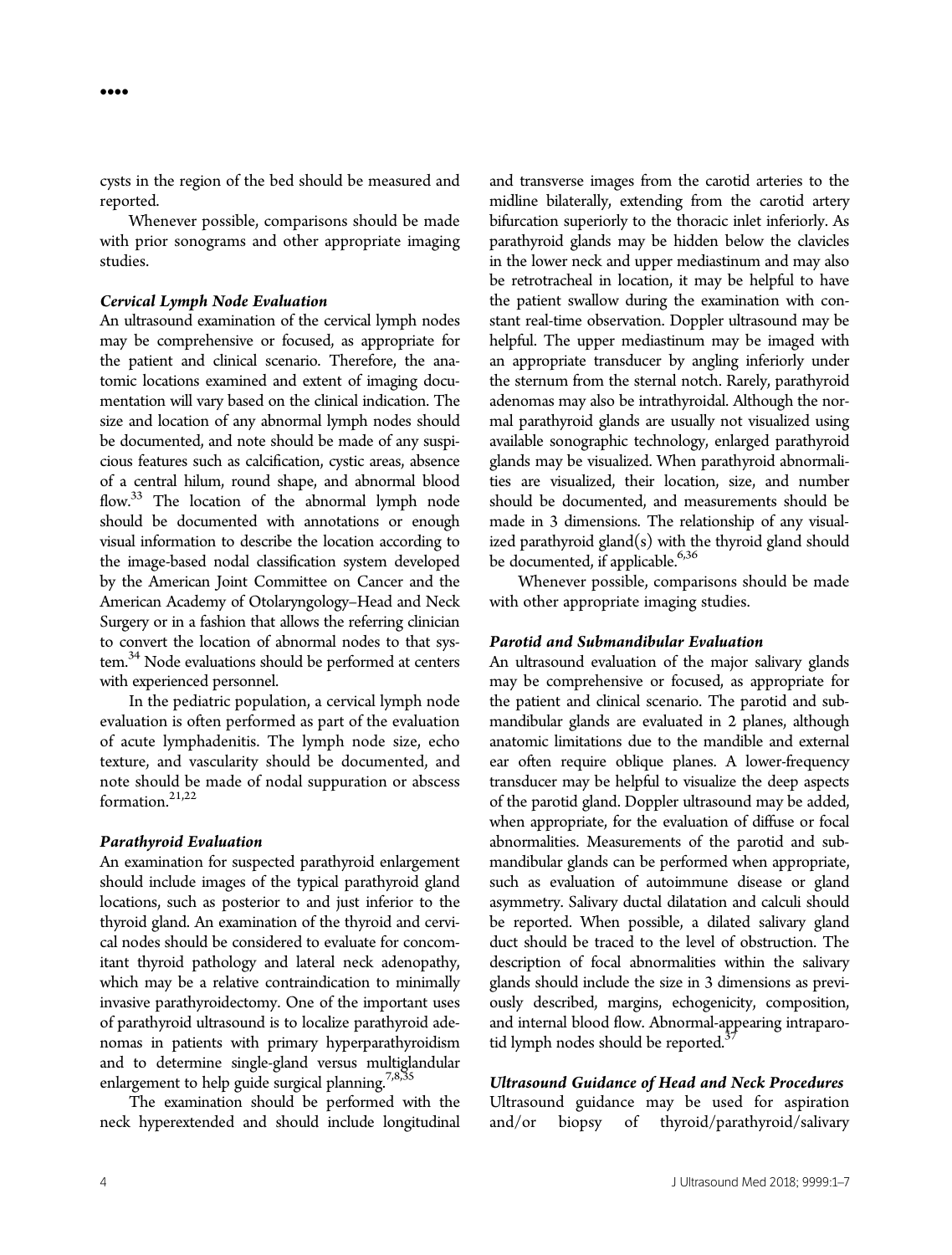abnormalities, lymph nodes, or other masses of the head and neck or for other interventional procedures.<sup>38</sup>

## Documentation

Adequate documentation is essential for high-quality patient care. There should be a permanent record of the ultrasound examination and its interpretation. Images of all appropriate areas, both normal and abnormal, should be recorded. Variations from normal size should be accompanied by measurements. Images should be labeled with the patient identification, facility identification, examination date, and side (right or left) of the anatomic site imaged. An official interpretation (final report) of the ultrasound findings should be included in the patient's medical record. Retention of the ultrasound examination should be consistent both with clinical needs and with relevant legal and local health care facility requirements.

Reporting should be in accordance with the AIUM Practice Parameter for Documentation of an Ultrasound Examination.39

## Equipment Specifications

Extracranial head and neck ultrasound studies should be primarily conducted with a linear transducer. The equipment should be adjusted to operate at the highest clinically appropriate frequency, realizing that there is a trade-off between resolution and beam penetration. For most patients, mean frequencies of 10 to 14 MHz or greater are preferred, though some patients may require a lower-frequency transducer for depth penetration. For evaluation of deep or large structures, a curved transducer may be necessary. For small superficial lesions, higher-frequency transducers, particularly those with a small footprint, may be necessary. Additionally, a curved linear transducer may be helpful for evaluation of the inferior aspect of the central neck to evaluate for inferior central or upper mediastinal adenopathy and inferior parathyroid glands (Section V-C). Resolution should be of sufficient quality to evaluate the internal morphology of visible lesions. Doppler frequencies should be set to optimize flow detection. Diagnostic information should be optimized, while keeping total sonographic exposure as low as reasonably achievable.

## Quality Control and Improvement, Safety, Infection Control, and Patient Education

Policies and procedures related to quality control, patient education, infection control, and safety should be developed and implemented in accordance with the [AIUM Standards and Guidelines for the](http://www.aium.org/officialStatements/26) [Accreditation of Ultrasound Practices.](http://www.aium.org/officialStatements/26)

Equipment performance monitoring should be in accordance with the [AIUM Standards and Guidelines](http://www.aium.org/officialStatements/26) [for the Accreditation of Ultrasound Practices.](http://www.aium.org/officialStatements/26)

## ALARA Principle

The potential benefits and risks of each examination should be considered. The ALARA (as low as reasonably achievable) principle should be observed by adjusting controls that affect the acoustic output and by considering transducer dwell times. Further details on ALARA may be found in the AIUM publication Medical Ultrasound Safety, Third Edition.<sup>40</sup>

#### Acknowledgments

This parameter was revised by the AIUM in collaboration with the ACR, SPR, and SRU according to the process described in the AIUM Clinical Standards Committee Manual.

### Collaborative Committee

Members represent their societies in the initial and final revision of this practice parameter.

|                                                                                                                       | AIUM                                                                  |
|-----------------------------------------------------------------------------------------------------------------------|-----------------------------------------------------------------------|
| ACR                                                                                                                   |                                                                       |
| Jason M. Wagner, MD, chair<br>Monica S. Epelman, MD<br>Helena Gabriel, MD<br>Jamie Hui, MD<br>Maryellen R. M. Sun, MD | Nirvikar Dahiya, MD<br>Jill E. Langer, MD<br>William D. Middleton, MD |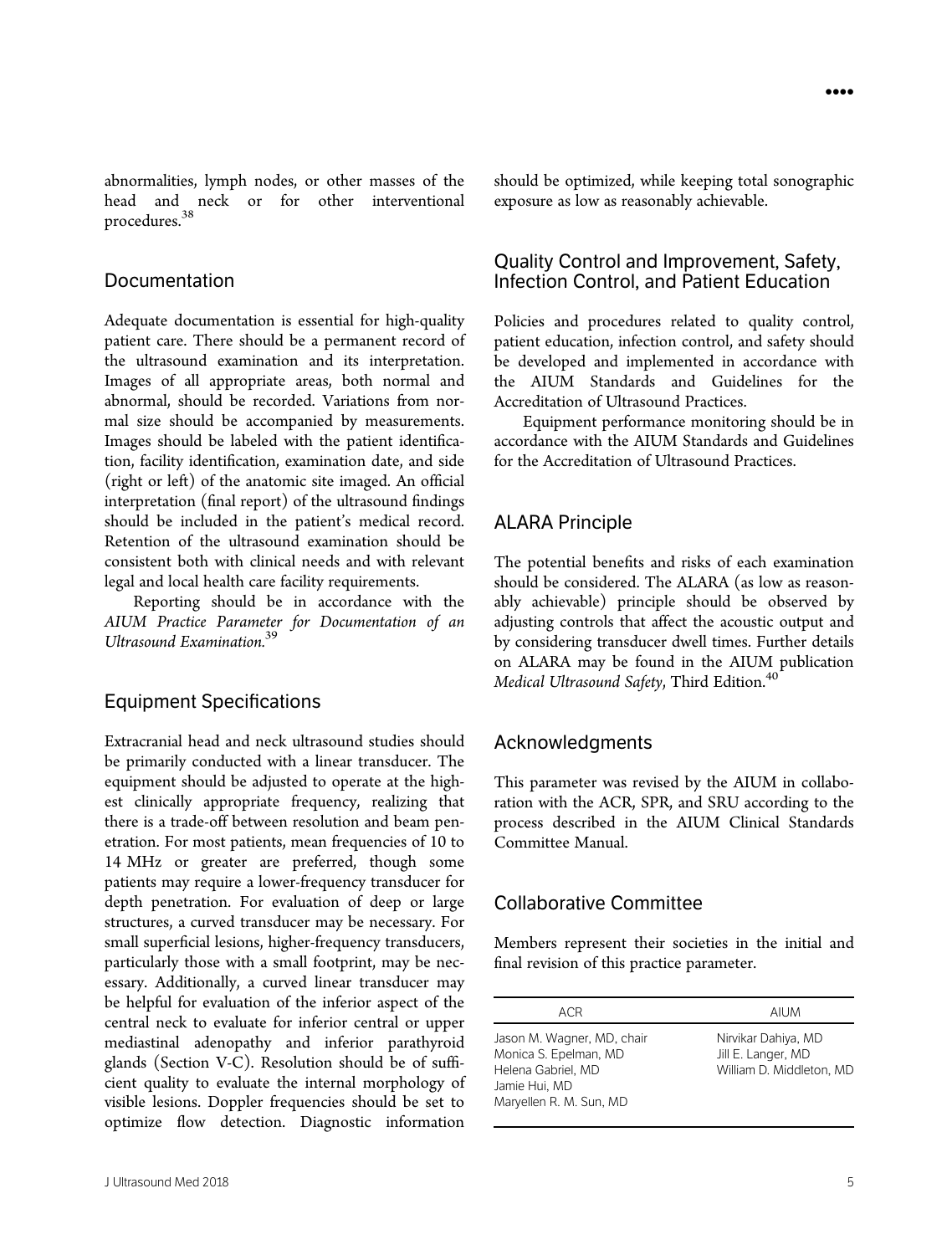| <b>SPR</b>                                                                                           | <b>SRU</b>                               |
|------------------------------------------------------------------------------------------------------|------------------------------------------|
| Tushar Chandra, MBBS, MD<br>Harris L. Cohen, MD<br>Henrietta K. Rosenberg, MD<br>Cicero T. Silva, MD | John J. Cronan, MD<br>Mary C. Frates, MD |

## AIUM Clinical Standards Committee

John Pellerito, MD, chair Bryann Bromley, MD, vice chair Sandra Allison, MD Anil Chauhan, MD Stamatia Destounis, MD Eitan Dickman, MD, RDMS Beth Kline-Fath, MD Joan Mastrobattista, MD Marsha Neumyer, BS, RVT Tatjana Rundek, MD, PhD Khaled Sakhel, MD James Shwayder, MD, JD Ants Toi, MD Joseph Wax, MD Isabelle Wilkins, MD

Original copyright 2003; revised 2018, 2013, 2007 Renamed 2015

# References

- 1. Hoang JK, Langer JE, Middleton WD, et al. Managing incidental thyroid nodules detected on imaging: white paper of the ACR Incidental Thyroid Findings Committee. J Am Coll Radiol 2015; 12:143–150.
- 2. Sholosh B, Borhani AA. Thyroid ultrasound part 1: technique and diffuse disease. Radiol Clin North Am 2011; 49:391–416, v.
- 3. Haugen BR, Alexander EK, Bible KC, et al. 2015 American Thyroid Association management guidelines for adult patients with thyroid nodules and differentiated thyroid cancer: the American Thyroid Association Guidelines Task Force on Thyroid Nodules and Differentiated Thyroid Cancer. Thyroid 2016; 26:1–133.
- 4. Coquia SF, Chu LC, Hamper UM. The role of sonography in thyroid cancer. Radiol Clin North Am 2014; 52:1283–1294.
- 5. Cox AE, LeBeau SO. Diagnosis and treatment of differentiated thyroid carcinoma. Radiol Clin North Am 2011; 49:453–462, vi.
- 6. Arciero CA, Shiue ZS, Gates JD, et al. Preoperative thyroid ultrasound is indicated in patients undergoing parathyroidectomy for primary hyperparathyroidism. J Cancer 2012; 3:1-6.
- 7. Levy JM, Kandil E, Yau LC, Cuda JD, Sheth SN, Tufano RP. Can ultrasound be used as the primary screening modality for the localization of parathyroid disease prior to surgery for primary hyperparathyroidism? A review of 440 cases. ORL J Otorhinolaryngol Relat Spec 2011; 73:116–120.
- 8. Patel CN, Salahudeen HM, Lansdown M, Scarsbrook AF. Clinical utility of ultrasound and 99mTc sestamibi SPECT/CT for preoperative localization of parathyroid adenoma in patients with primary hyperparathyroidism. Clin Radiol 2010; 65:278–287.
- 9. Henrichsen TL, Reading CC. Thyroid ultrasonography, part 2: nodules. Radiol Clin North Am 2011; 49:417–424, v.
- 10. Grant EG, Tessler FN, Hoang JK, et al. Thyroid ultrasound reporting lexicon: white paper of the ACR Thyroid Imaging Reporting and Data System (TI-RADS) Committee. J Am Coll Radiol 2015; 12: 1272–1279.
- 11. Burke CJ, Thomas RH, Howlett D. Imaging the major salivary glands. Br J Oral Maxillofac Surg 2011; 49:261–269.
- 12. Lee YY, Wong KT, King AD, Ahuja AT. Imaging of salivary gland tumours. Eur J Radiol 2008; 66:419–436.
- 13. Cornec D, Jousse-Joulin S, Pers JO, et al. Contribution of salivary gland ultrasonography to the diagnosis of Sjogren's syndrome: toward new diagnostic criteria? Arthritis Rheum 2013; 65:216–225.
- 14. Theander E, Mandl T. Primary Sjogren's syndrome: diagnostic and prognostic value of salivary gland ultrasonography using a simplified scoring system. Arthritis Care Res (Hoboken) 2014; 66: 1102–1107.
- 15. Madani G, Beale T. Inflammatory conditions of the salivary glands. Semin Ultrasound CT MR 2006; 27:440–451.
- 16. Giacomini CP, Jeffrey RB, Shin LK. Ultrasonographic evaluation of malignant and normal cervical lymph nodes. Semin Ultrasound CT MR 2013; 34:236–247.
- 17. Katayama I, Sasaki M, Kimura Y, et al. Comparison between ultrasonography and MR imaging for discriminating squamous cell carcinoma nodes with extranodal spread in the neck. Eur J Radiol 2012; 81:3326–3331.
- 18. Richards PS, Peacock TE. The role of ultrasound in the detection of cervical lymph node metastases in clinically N0 squamous cell carcinoma of the head and neck. Cancer Imaging 2007; 7:167–178.
- 19. Hoosein MM, Barnes D, Khan AN, et al. The importance of ultrasound in staging and gaining a pathological diagnosis in patients with lung cancer: a two year single centre experience. Thorax 2011; 66:414–417.
- 20. Omloo JM, van Heijl M, Smits NJ, et al. Additional value of external ultrasonography of the neck after CT and PET scanning in the preoperative assessment of patients with esophageal cancer. Dig Surg 2009; 26:43–49.